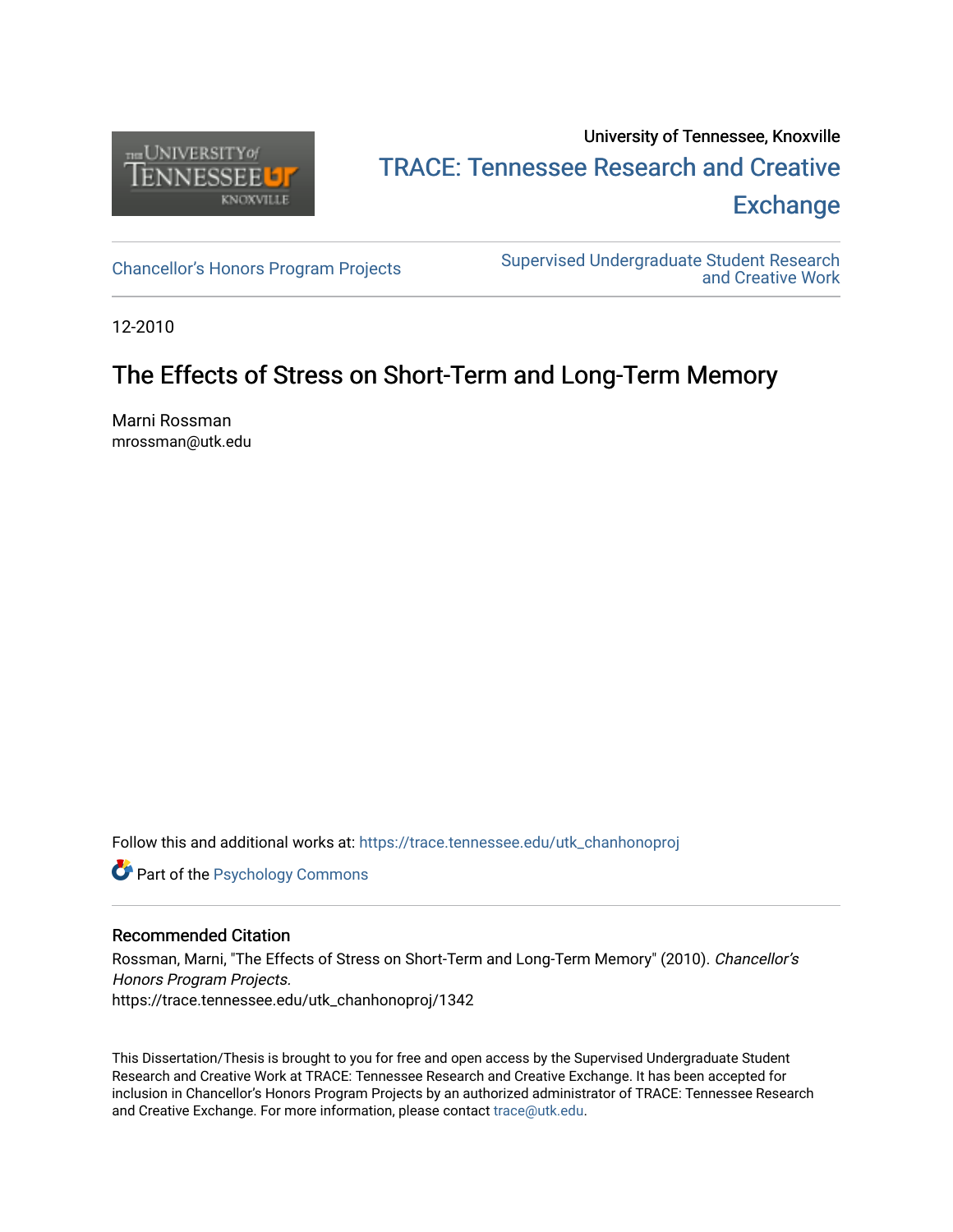The Effects of Stress on Short-Term and Long-Term Memory

Marni Rossman

Chancellors Honors Project Senior Thesis

Faculty Advisor: Srinivasan Mahadevan

Fall 2010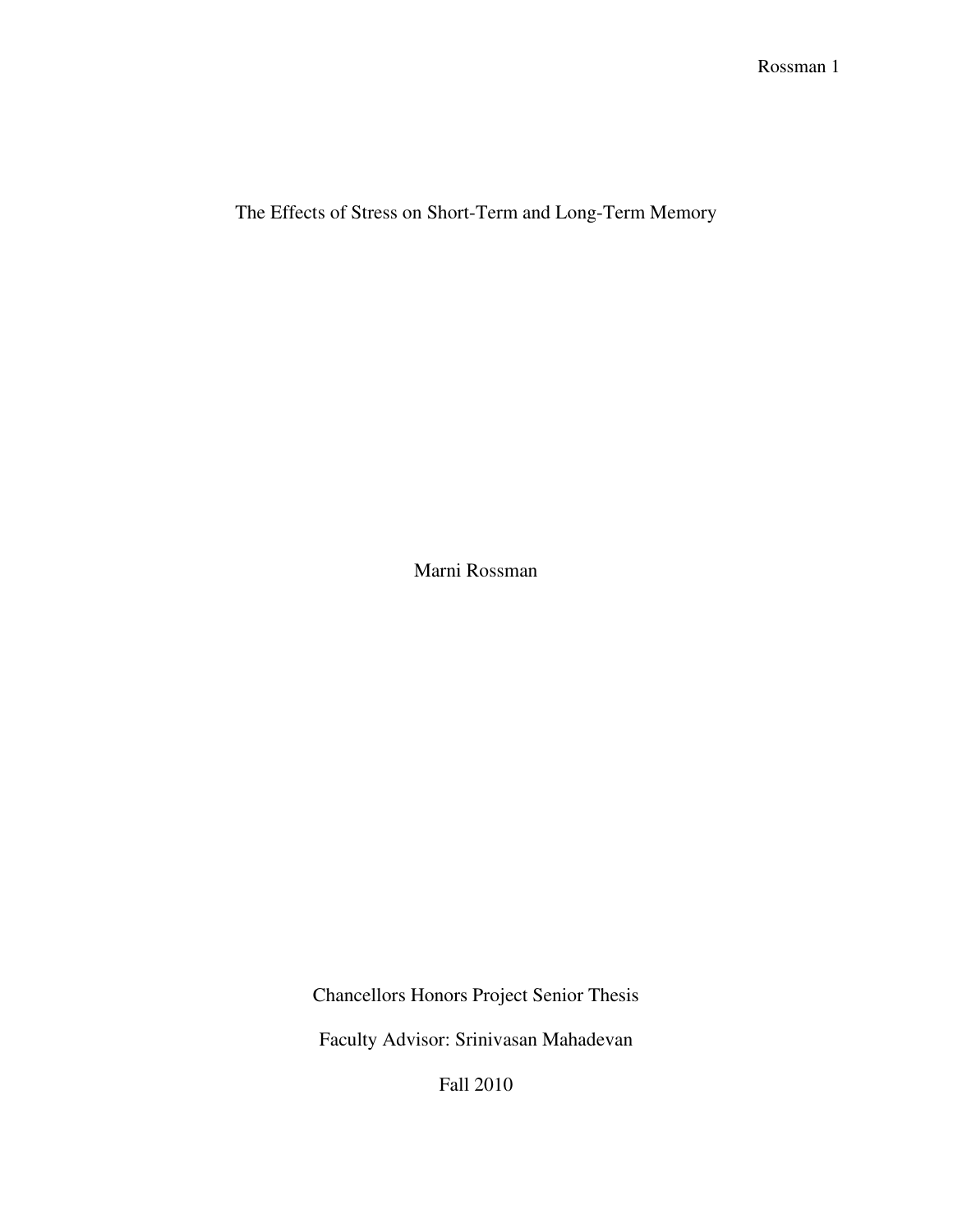# Marni Rossman Faculty Advisor: Srinivasan Mahadevan Chancellors Honors Project Senior Thesis Fall 2010

 The brain is a complex structure at the center of our central nervous system. Comprised of billions of neurons, it is continually receiving and sending our signals to different body parts through our sympathetic and parasympathetic nervous system. Depending on various types of injury, illness, and stressors, the short term and or long term memory capacity may be deteriorated. Throughout this paper I will analyze the different causes and consequences of stress on the brain.

The central nervous system, containing both the brain and the spine, along with the peripheral nervous system control most of our every day functions. The brain is split into different lobes: the frontal, parietal, occipital and temporal lobe. The temporal lobe is most notably associated with the storage of memories. Of particular importance is the role the hippocampus, amygdala, and prefrontal cortex play in the brain when involved with both acute and chronic stress.

The hippocampus is the brain's main memory center. This paired structure is located in the medial portion of the temporal lobe and deals primarily with special memory and long term memory. It functions to process short term memory by converting it to long term memory. The amygdala, located deep in the temporal lobe, deals with emotional memory. This includes fear conditioning and memory consolidation. Lastly, the prefrontal cortex deals with more complex and goal orientated functioning. Located in the anterior portion of the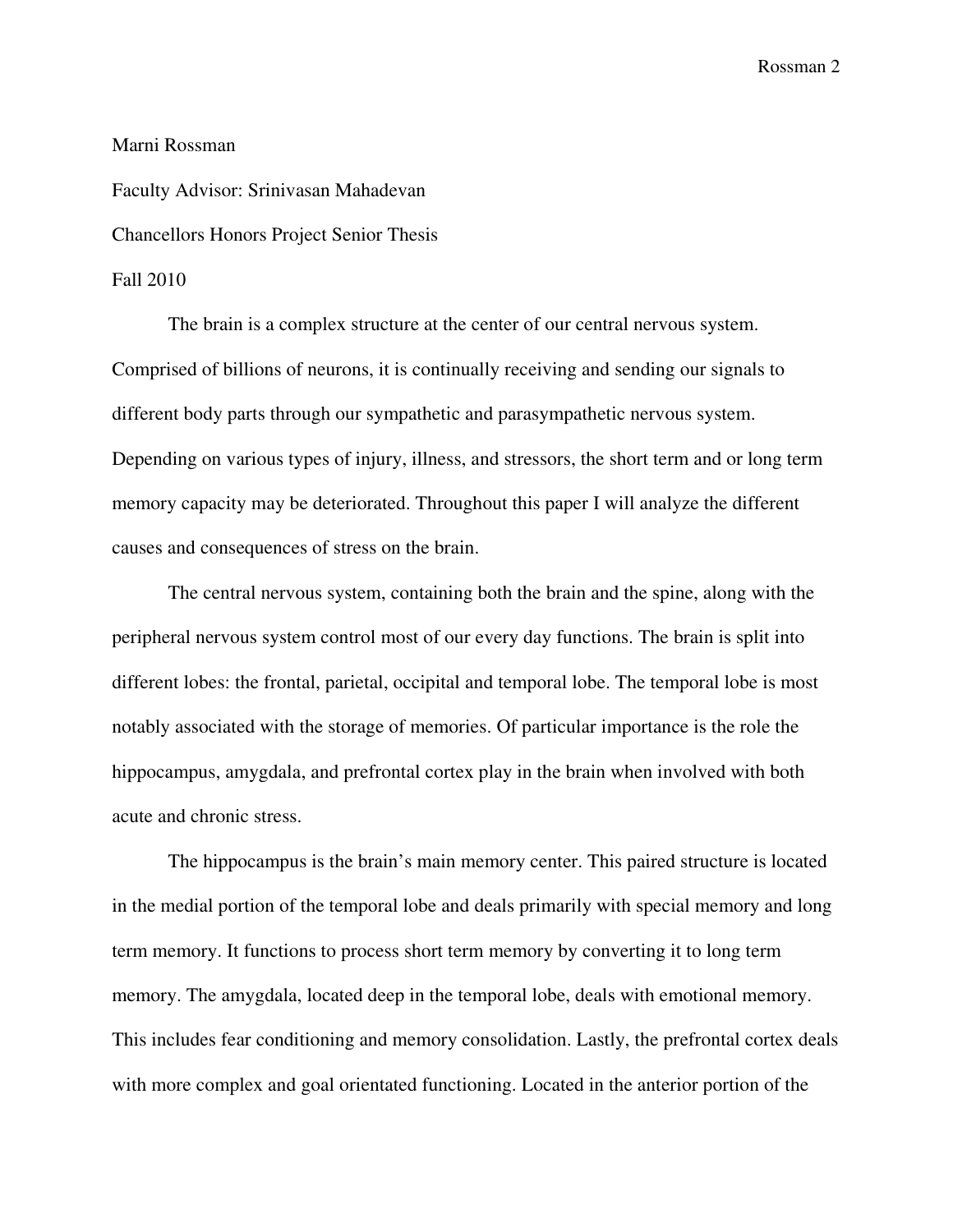frontal lobe, the prefrontal cortex helps to keep the amygdala from overreacting to the stress response.

The different regions of the brain are affected differently by stress. These stressors may affect the short term and long term ability differently depending on the source of the stress, the duration of the stress, the intensity of the stress, and the timing that the stress occurs in the memory phase. Primarily, the limbic system deals with stress and anxiety. It had such a strong influence on memory and emotions that it is also known as the emotional brain. When an area of the brain is stimulated by stress, the limbic system responds through the autonomic nervous system through its endocrine glands that automatically help to control our metabolic system (The Franklin Institute).

It is also important to distinguish between the different types of memory: short term memory and long term memory. Short term memory, also known as active memory, lasts for only a matter of seconds. It holds information in the brain for short amounts of time, this way keeping the information readily accessible. Our memory span for our short term memory is very limited, although there are ways to help convert short term memory to long term memory.

Long term memory may last from a few days to decades. This includes episodic, semantic, and procedural memory. With episodic memory we are able to recall specific dates and events in time. This usually includes personal experiences. Our semantic memory helps us to recall knowledge about our external world. This is generally facts and rules about general information. Lastly, procedural memory includes remembering the order for performing specific tasks.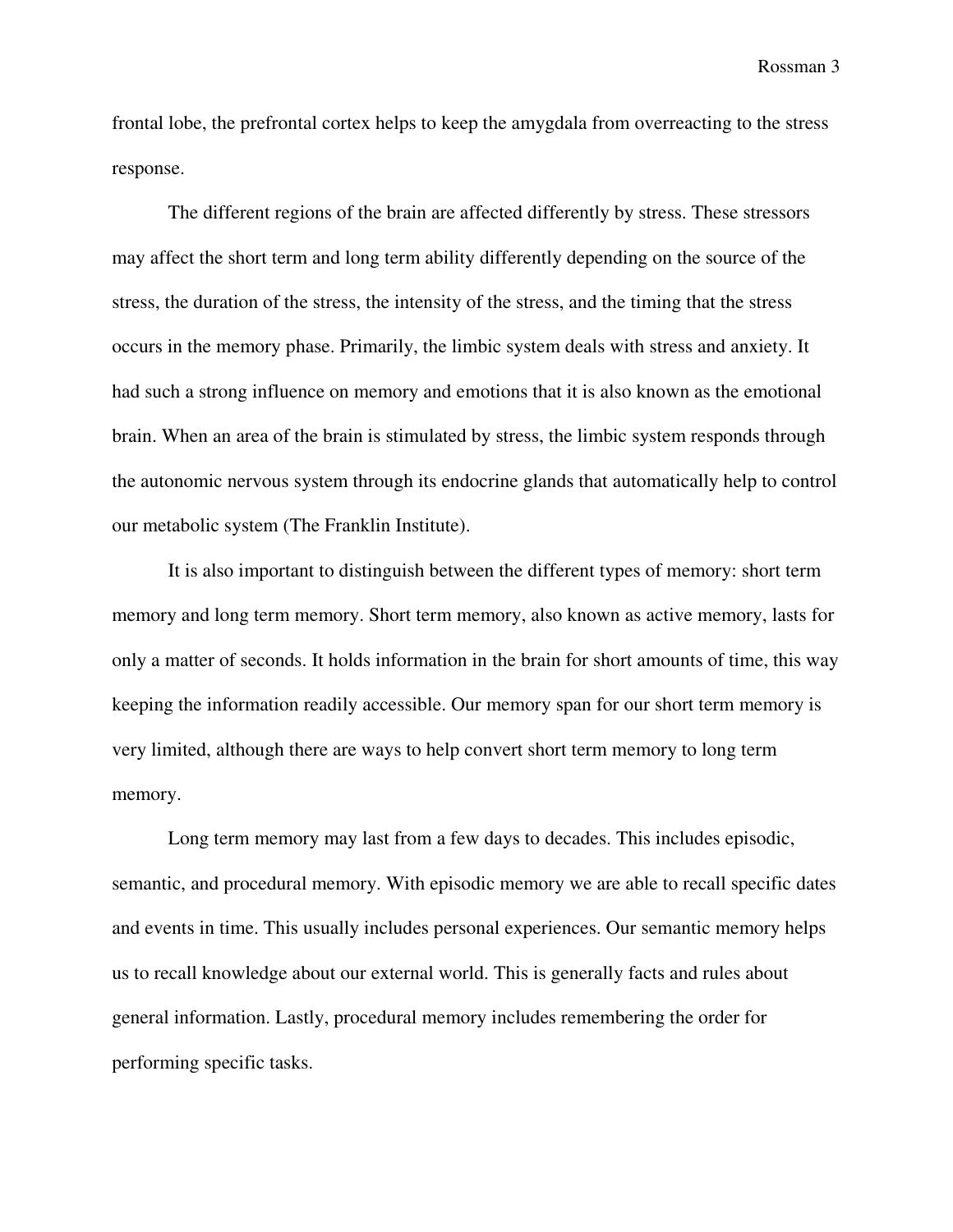There are many chemicals involved with the stress response in the human body. Glucocorticoids are steroids that are made in the adrenal gland. The primary glucocorticoid released when the body perceives a threat is cortisol. When the brain tries to send a signal out to the body, cortisol will interfere with the ability of the neurotransmitters to communicate. This, therefore, makes it difficult to retrieve information from our long term memory (Your Amazing Brain).

Cortisol is released through an elaborate process. First, the hypothalamus signals to the pituitary gland (located at the bottom of the brain) to release chemicals that. Within only a matter of minutes, those chemicals reaches the adrenal cortex. They then sell the adrenal cortex to secrete cortisol, which is then distributed throughout your body through your bloodstream (Your Amazing Brain).

Other important chemicals in the stress response include corticotrophin and epinephrine. Corticotropin is secreted in the hypothalamus in response to stress and anxiety. Epinephrine is a type of adrenaline. The Adrenal glands release epinephrine to tell the body to increase its breathing, heart rate, and blood pressure (The Franklin Institute). This, therefore, moves along more oxygen to the brain and muscles allowing the sympathetic "fight or flight" response to occur.

After a certain amount of cortisol has been released into the body, the body tells itself it needs to rid itself of the steroid. Hormones are then secreted and sent to go to the adrenal glands and the brain to retrieve the excess cortisol. The hormones then transport the excess cortisol to the kidneys to remove it from the body, therefore returning the body to more of a state of equilibrium (The Franklin Institute).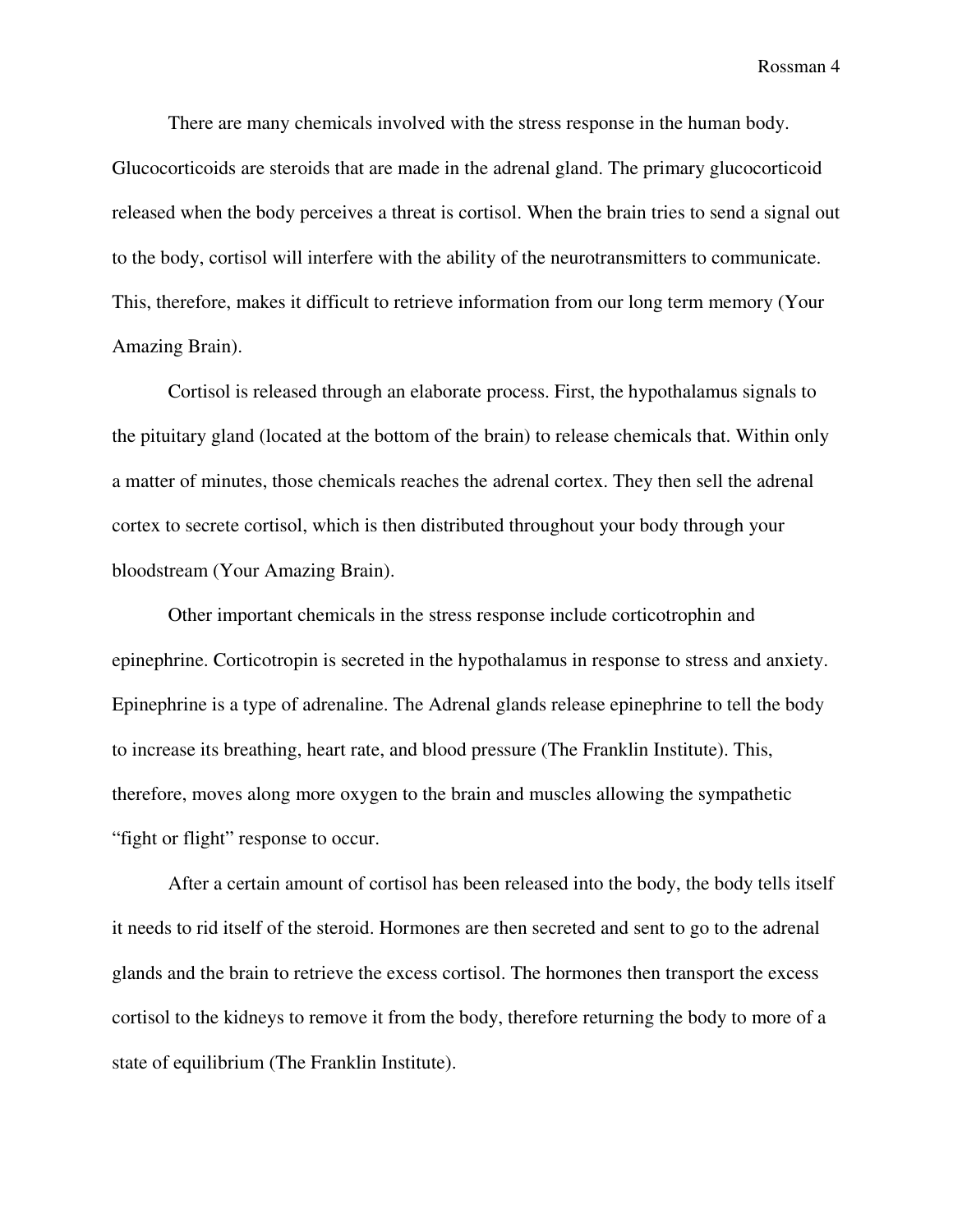The Yerkes-Dodson law reveals the relationship between stress and memory. With a low amount of stress, memory formation does get better. Once it reaches a certain level and the amount of stress becomes too high, the ability to form and recall memories from ones long term and short term memory becomes debilitated. This demonstrates why concluding whether or not an event will become a memory depends on the levels of stress around the time of the event (Lukowiak).

With short term stress, one may experience physiological changes that enhances behavior and helps to override challenge. Once that stress becomes chronic, those same physiological changes that enhanced behavior become detrimental to one's body. This is due to the activation of the hypothalamic, pituitary, and adrenal glands of the body that cause the secretion of cortisol in response to stress (Cazacoff).

When one really starts to notice the effects of stress on the brain is when it has encountered a form of chronic stress. This causes an over secretion of the stress hormone, as it goes out to collect the excess cortisol in the body. When the body encounters an adrenaline rush, it also comes across hypertension (an increased level of blood pressure), increased abdominal fat, and decreased bone density, all of which are detrimental to the body (The Franklin Institute). This is when our parasympathetic and sympathetic nervous system come into play, as the parasympathetic fights for the body to rest and digest and the sympathetic nervous system prepares the body for a fight or flight response.

This overexposure to chronic stress is what is proven to cause damage to the brain, especially the hippocampus. Once the hypothalamus detects a threat, it causes the pituitary gland to secrete a hormone which in turn causes the adrenal glands to secrete cortisol. Once the amount of cortisol in the body reaches a certain level, the hippocampus tells the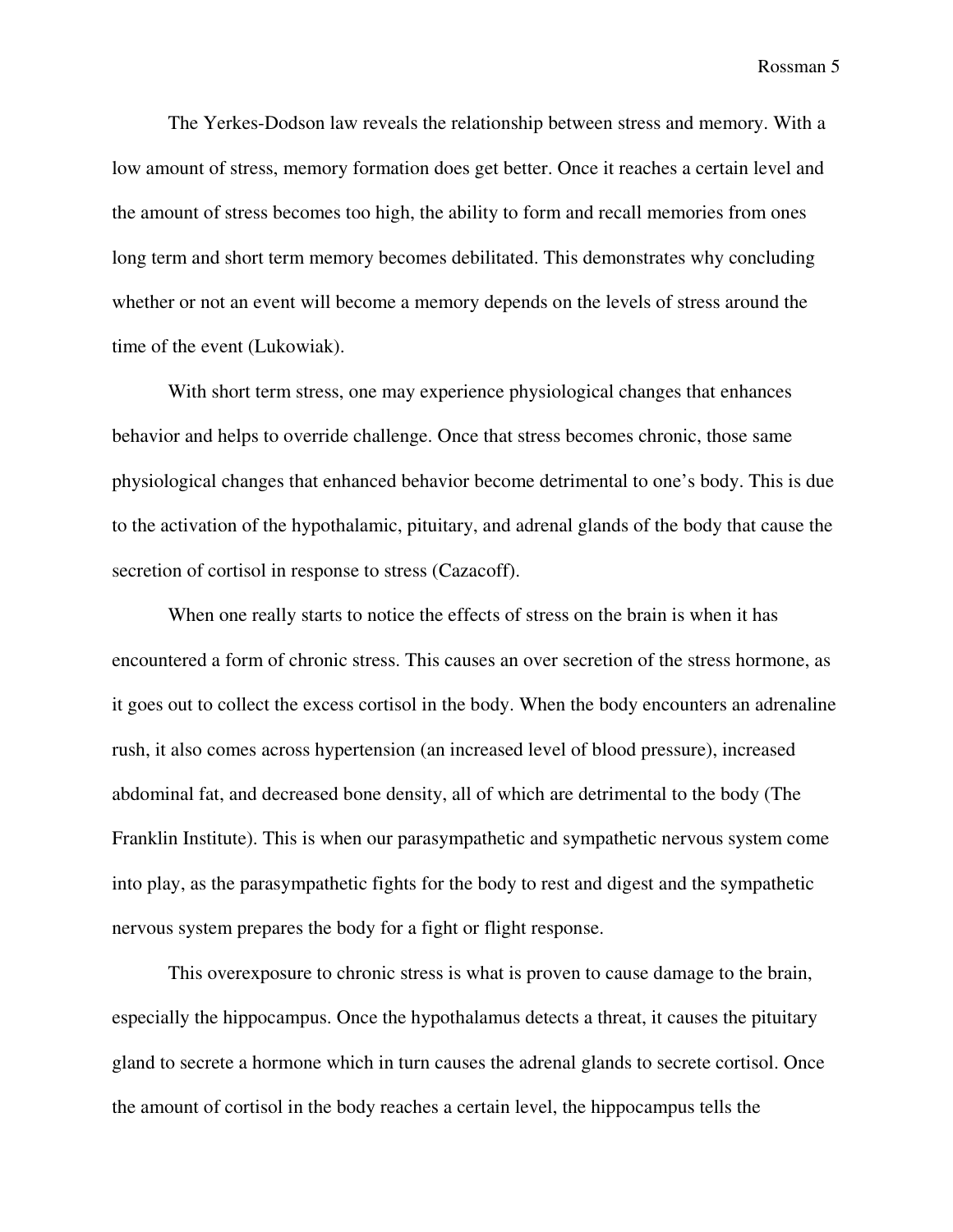hypothalamus to turn off the mechanism causing the secretion of the cortisol. Once the brain has been over affected by the effects of the cortisol the hippocampus may become damaged through neuron death (Cheryl).

This damage to the hippocampus causes it to be unable to provide the proper feedback loop to the hypothalamus needed to stop the secretion of the cortisol. Consequently, cortisol is continually secreted in the brain with no source to tell it to stop, leading to diminished memory (The Franklin Institute). This stress hormone also causes the amount of blood glucose reaching the muscles to be diverted, causing the amount of blood glucose (and therefore energy as well) reaching the hippocampus to be diminished as well (Your Amazing Brain).

In neuroimaging studies that look at the effects of the stress hormone on memory we find results leading to the conclusion that deteriorated memory does occur along with chronic stress. By raising the level of stress using stimulus material, such as pictures and film, or through social evaluative threat situations (also known as stress tasks), Anda van Stergeren was able to obtain neuroimaging of the brain during these responses to stress. He found that high levels of stress, leading to the release of high levels of cortisol throughout the body, led to impaired memory performance. Also found was that highly involved with this stress response were the amygdale and hippocampus (van Stegeren). These results prove further the correlation between high levels of stress and stress hormones with impaired memory retrieval in the brain.

In studies done on rats injected with cortisol, researchers found that after several weeks the rats did experience death of brain cells. Primary affected was the hippocampus, the area responsible for episodic memory (The Franklin Institute). There is also evidence of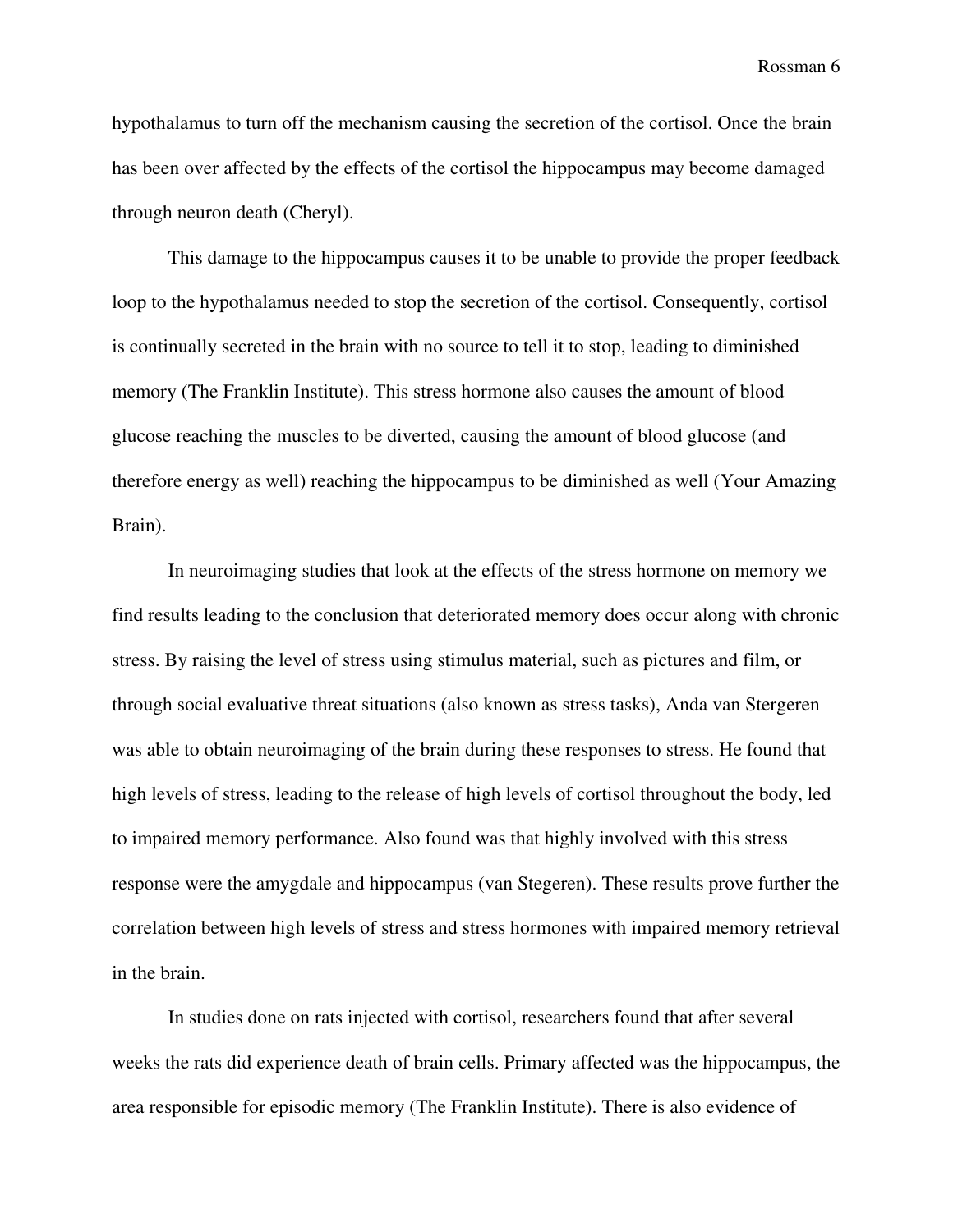reduced density of the hippocampal dendritic spines of rats due to stress (Chen). This gives only more evidence that the brain does experience diminished memory levels when override with the steroid cortisol.

In a study at the University of Zurich in 2000, McGaugh studied thirty-six healthy adults. He asked them each to memorize a list of sixty nouns that were each displayed for about five seconds one a computer screen. Half the subjects took a pill containing cortisone (a precursor of cortisol) while the other half took a placebo pill. The pill was either taken an hour before the first presentation, just after the word presentation, or an hour before the retention test. McGaugh found that the subjects who took the cortisone pill did in fact experience impaired memory, but only when taken an hour before the retention test. This leads to the conclusion that the stress hormone cortisol did affect the subjects ability to recall old (but no recent) memories (The Franklin Institute). It is important to note that all chemicals in response to the stress hormones are not all negatively correlated. There is such thing as good stress that has proven benefits for the body. For instance, norepinephrine, which is one of the primary excitatory neurotransmitters, is important in the creation of new memories (The Franklin Institute). What seems to be paramount in this process is limiting or managing the stress that reaches the sympathetic nervous system so that the body is not constantly aroused and sending out the message of "fight or flight", consequently releasing increased amounts of cortisol.

Overall we find that excessive stressors lead to the release of chemicals in the body that do seem to impair the long term and short term memory capacity. Although many studies have been performed on humans of largely ranging ages, it is important to continue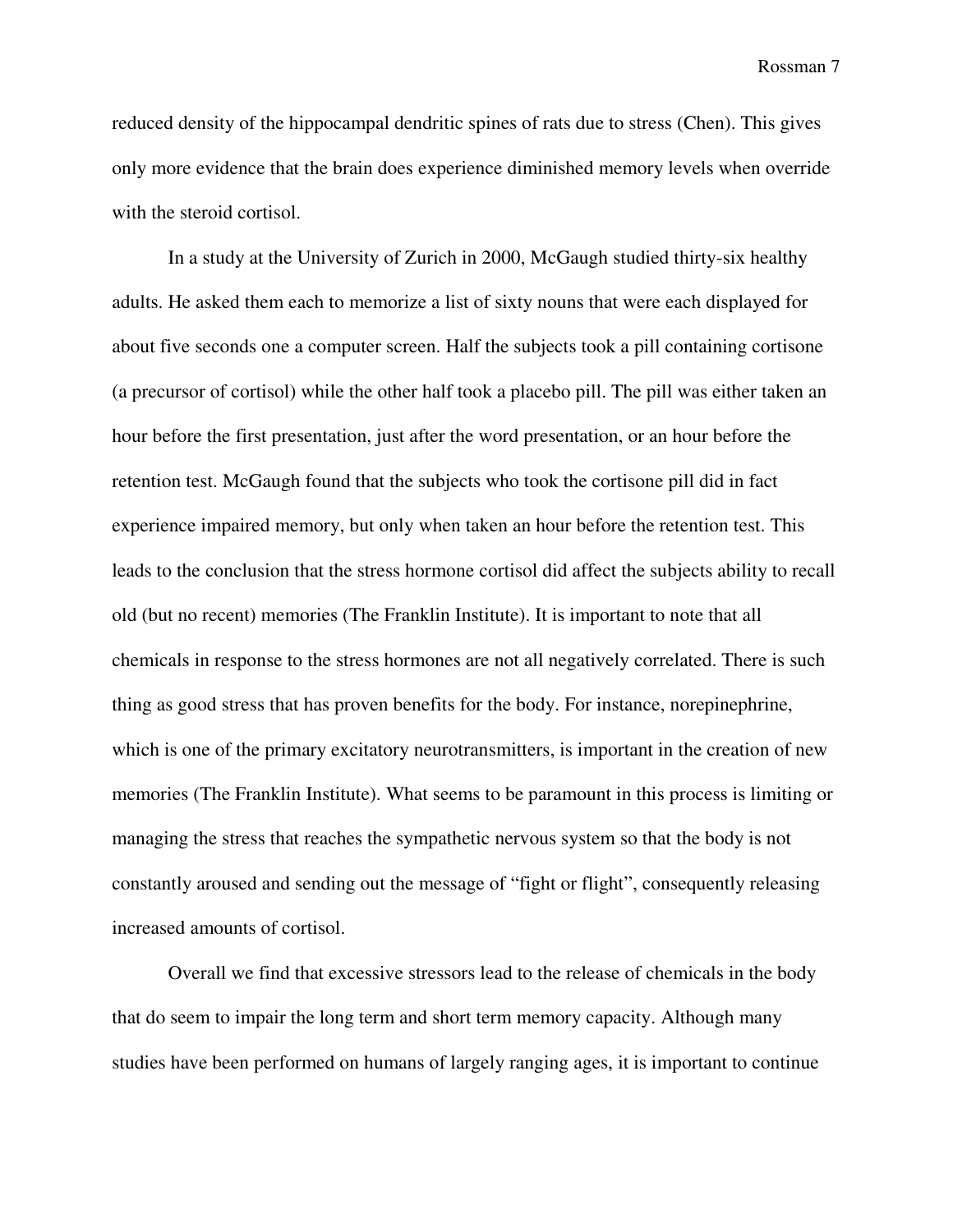research in order to fully understand the types of stress and situations that lead to the different amounts of diminished memory in the brain.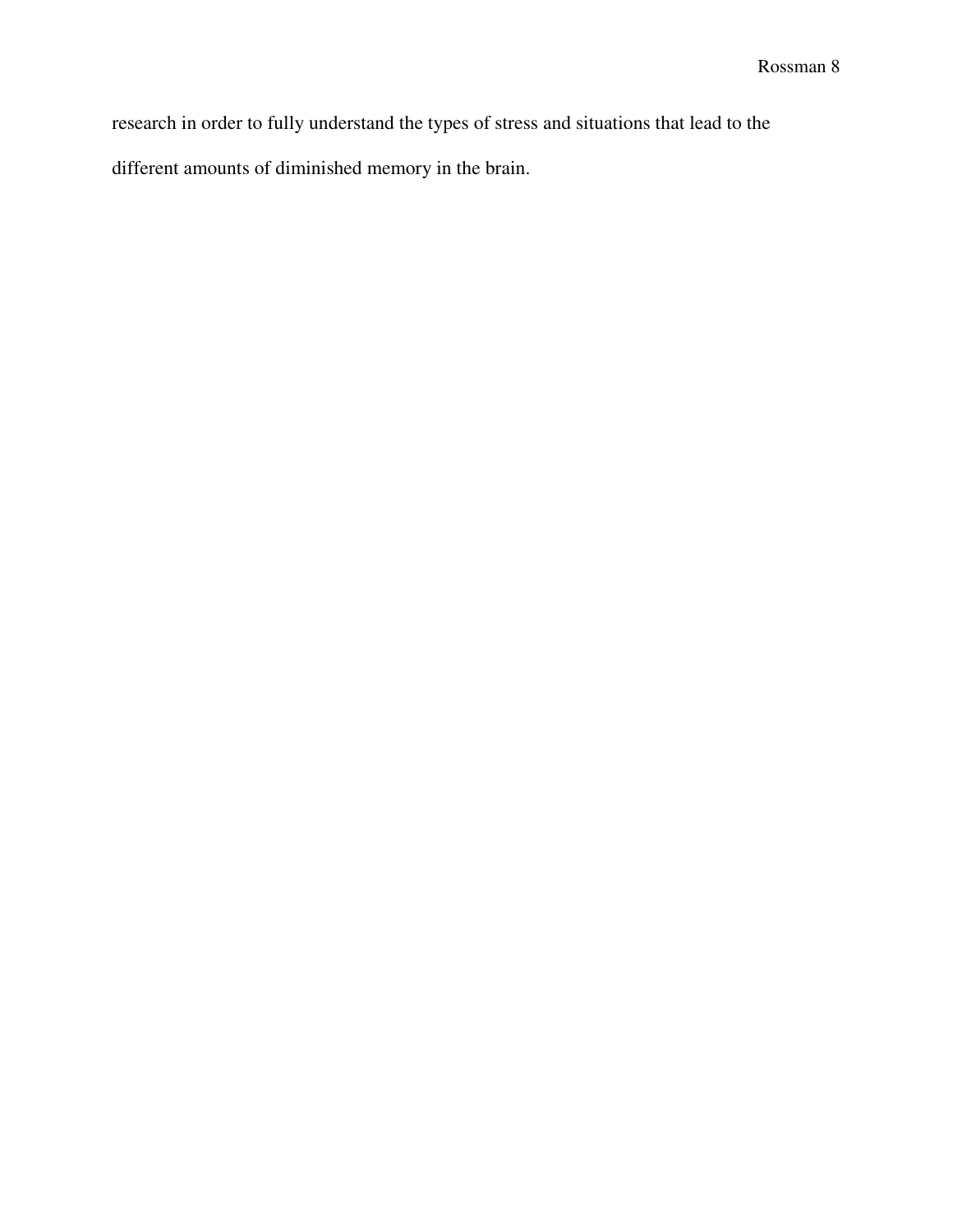#### Works Cited

- Beilock, S. L., & DeCaro, M. S. (2007). From poor performance to success under stress: Working memory, strategy selection, and mathematical problem solving under pressure. *Journal of Experimental Psychology, 130,* 701-725.
- Cazacoff, Brittany. "Converging effects of acute stress on spatial and recognition memory in rodents: A review of recent behavioural and pharmacological findings." *Progress in N e u r o - P s y c h o p h a r m a c o l o g y & B i o l o g i c a l P s y c h i a t r y* 3 4 . 5  $(2010)$ : 733-741. Web. 1 Nov 2010.  $\lt$ http://www.sciencedirect.com.proxy.lib.utk.edu:90/science?  $\_\text{o}$  = A r t i c l e U R L &  $\_\text{ud}$  i = B 6 T B R - 4 Y V 8 2 S 5 - $2 & \text{``user=422010\&\_cover\,Date=06\%2F30\%2F2010\&\_r\,doc=1\&\_$  $fmt = high & or ig = search & or ig = search & sort = d & docancho$  $r = &$  view=c  $&$  \_acct=C000019958  $&$  \_version=1  $&$  \_urlVersion=0  $&$  userid=422010 $&$ md 5=11 ed 1d 309a 4 b f 5 ed 9 e 8f 9 b e 58 c 1 a 6f 47  $&$  searchtype=a>
- Chen, Yuncai. "Correlated memory defects and hippocampal dendritic spine loss after acute stress involve corticotropinreleasing hormone signaling." *Proceedings of the National A c a d e my of Sciences of the United States of America* 107.29  $(2010)$ : 13123-13128. Web. 7 Nov 2010.
- Conrad, Cheryl. "A critical review of chronic stress effects on spatial learning and memory." *Progress in Neuro-*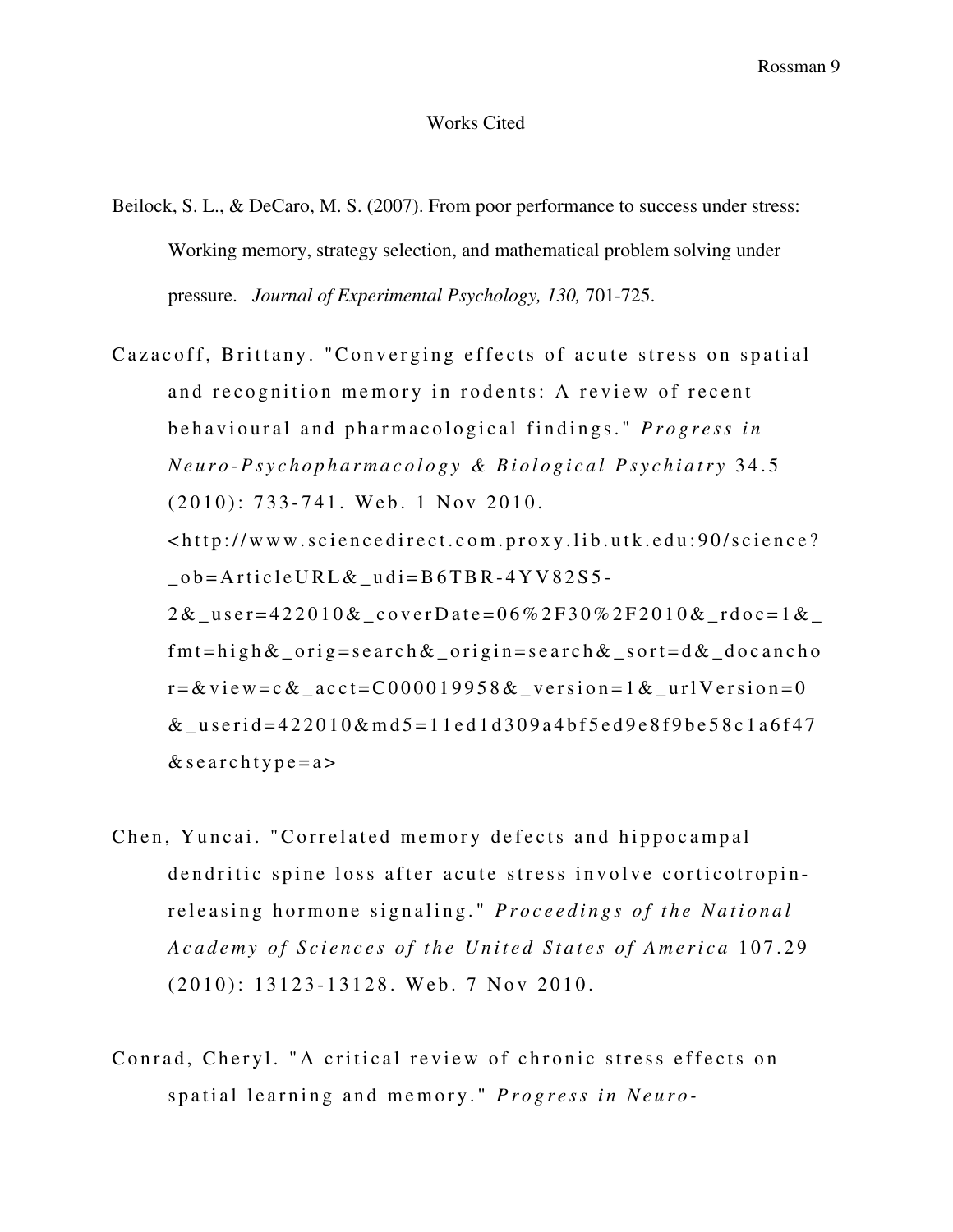*P s y c h o p h a r m a c o l o g y & B i o l o g i c a l P s y c h i a t r y* 3 4 . 5 ( 2 0 1 0 ) : 742-755. Web. 27 Oct 2010.

Lukowiak, Ken. "Ecologically relevant stressors modify longterm memory formation in a model system." Behavioural Brain

*Research* 214.1 (2010): 18-24. Web. 27 Oct 2010.  $\lt$ http://www.sciencedirect.com.proxy.lib.utk.edu:90/science?  $_ ob = Article URL & _ u di = B6 SYP-5033 XNP-$ 3 & \_u s e r = 4 2 2 0 1 0 & \_c o v e r D a t e = 1 2 % 2 F 0 6 % 2 F 2 0 1 0 & \_r d o c = 1 & \_  $fmt = high & or ig = search & or ig = search & sort = d & docancho$  $r = \& v$  i e w = c  $\&$  \_a c c t = C 0 0 0 0 1 9 9 5 8  $\&$  \_v e r s i o n = 1  $\&$  \_u r l V e r s i o n = 0 & userid= $422010\&m\text{m}d5=7\text{cd}6\text{ee}f\text{bc}97277447740\text{d}490603\text{b}21\text{fc}$  $&$  searchtype = a

- Pawlik-Kienlen, Laurie. "How Stress Affects Your Memory." *Insightful writers. Informed readers.* N.p., 03 14 2008. Web. 10 Oct 2010. <http://www.suite101.com/content/how-stress $a$  f f e c t s - y o u r - m e m o r y -  $a$  47649 >.
- McEwen, Bruce. "Protective and Damaging Effects of Stress Mediators." *New England Journal of Medicine* (1998): Web. 12 Oct 2010.
- Ohl, Frauke. "Differential effects of chronic stress on memory processes in the tree shrew ." *Science Direct* 7.3 (1999): 379-387. Web. 12 Oct 2010. <http://www.sciencedirect.com/science?\_ob=ArticleURL&\_udi=B6SYV-3V91NR5